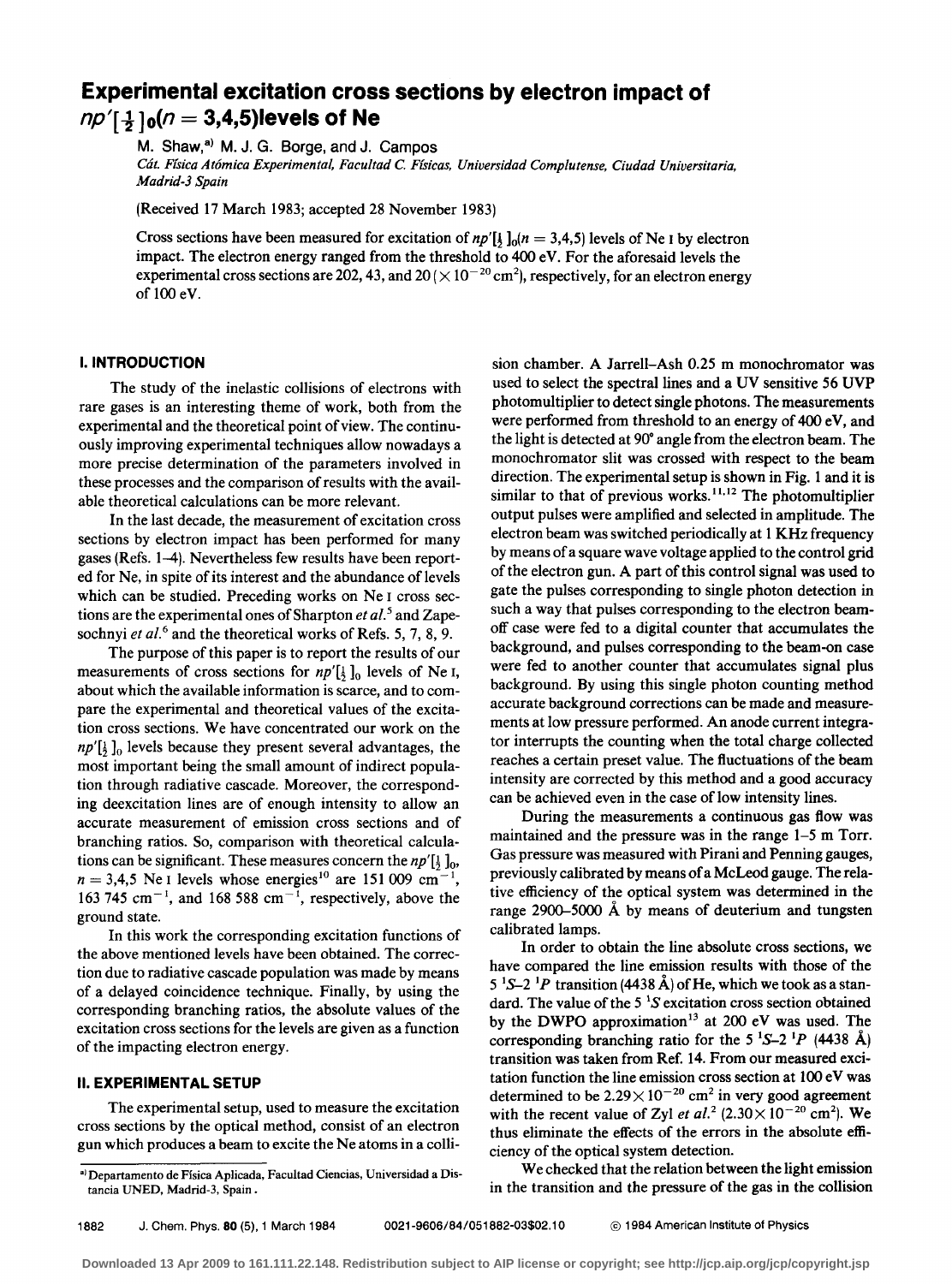

FIG. 1. Experimental setup. The bistable output  $\overline{A}$  controls the grid of the electron gun. When  $\overline{A}$  is " $down" (-9 V)$  the electron beam is cutoff. In this case,  $\overline{A}$  opens a gate that allows the photomultiplier pulses corresponding to background  $(\overline{S}$  signals) to be stored. Simultaneously, the signal *A* (at  $+ 9 V$ ) closes the gate that allows the storage of light plus background signals (S). After 1 ms,  $\overline{A}$  is "up"  $( + 9 V)$ , the electron beam is on, and all the precedent situation is inverted. A signal (1) inhibits both gates when a preset electron charge has crossed the collision region.

chamber was linear until 20 m Torr, so that collisional secondary effects related to the lack of linearity were absent. The cascades were studied by the time analysis of the level deexcitation after pulsed excitation by using the delayed coincidence method. The influence of the cascade population were only about 5% for the studied levels.

the present ones, the asymptotie behavior of the eross seetions follows the law  $\sigma=\sigma_0 E^{-1}$ , as deduced from the Born-Bethe approximation. <sup>15,16</sup> The results for  $\sigma_0$  and  $\alpha$  are shown in Table II. As it can be seen the value of the exponent

## 111. RESULTS ANO OISCUSSION

The  $np'[\frac{1}{2}]_0(n = 3, 4, 5)$  levels were studied by means of the  $3s'[\frac{1}{2}]_1 - np'[\frac{1}{2}]_0$  transitions which wavelengths are 5852, 3520, and 3058 Á, respectively. The level cross sections are obtained from the line emission cross sections through the branching ratio values. The calculated branching ratios used in this work were 0.988 for 5852 Á line, 0.442 for the 3520 Á line, and  $0.378$  for the 3058  $\AA$  line.

In Table I we show the results of our measurements, as compared with Sharpton *et a/.5* values. The present experimental error is estimated as about 10% which ineludes the quadratic sum of the systematic and statistical errors. In this table the results for the  $np'[\frac{1}{2}]_0$  levels with  $n = 3,4$  are compared with those of Ref. 5, but we have not found other results for the  $n = 5$  level in the literature.

In Fig. 2 we show the cross section as a function of the impinging eleetron energy. The experimental results have been fitted in the range 100-400 eV to a semiempirical expression of the form  $\sigma(E) = \sigma_0 E^{-\alpha}$ , where E represents the kinetic energy of the impinging electrons and  $\sigma_0$  and  $\alpha$ are fitting parameters. For optically forbidden transitions, as

**TABLE I. Electron excitation cross sections of**  $np'[1]_0$  **levels of Ne (** $\times$  **10<sup>-20</sup>)**  $cm<sup>2</sup>$ ).

| levels                 |                     |        | Reference 5  |        |             |         |
|------------------------|---------------------|--------|--------------|--------|-------------|---------|
|                        | <b>Present work</b> |        | Experimental |        | Theoretical |         |
|                        | 100 eV              | 200 eV | 100 eV       | 200 eV | 100 eV      | 200 eV  |
| $3p'[\underline{1}]_0$ | 202                 | 107    | 160          | 90     | 330         | 180     |
| $4p'[\frac{1}{2}]_0$   | 43                  | 22     | 64           | 41     | 80          | 43      |
| $5p'[\frac{1}{2}]_0$   | 20                  | 10     | $\cdots$     | .      | $\cdots$    | $\cdot$ |



FIG. 2. Cross section for excitation of the  $np'[\frac{1}{2}]_0$  ( $n = 3,4,5$ ) levels of Ne. (O) experimental results. In full line fitting to the semiempirical expression  $\sigma(E - ) = \sigma_0 E^{-\alpha}$ , with  $\alpha = 0.87, 0.88, 0.93$ , for  $n = 3,4,5$ , respectively.

J. Chem. Phys., Vol. 80, No. 5,1 March 1984

**Downloaded 13 Apr 2009 to 161.111.22.148. Redistribution subject to AIP license or copyright; see http://jcp.aip.org/jcp/copyright.jsp**